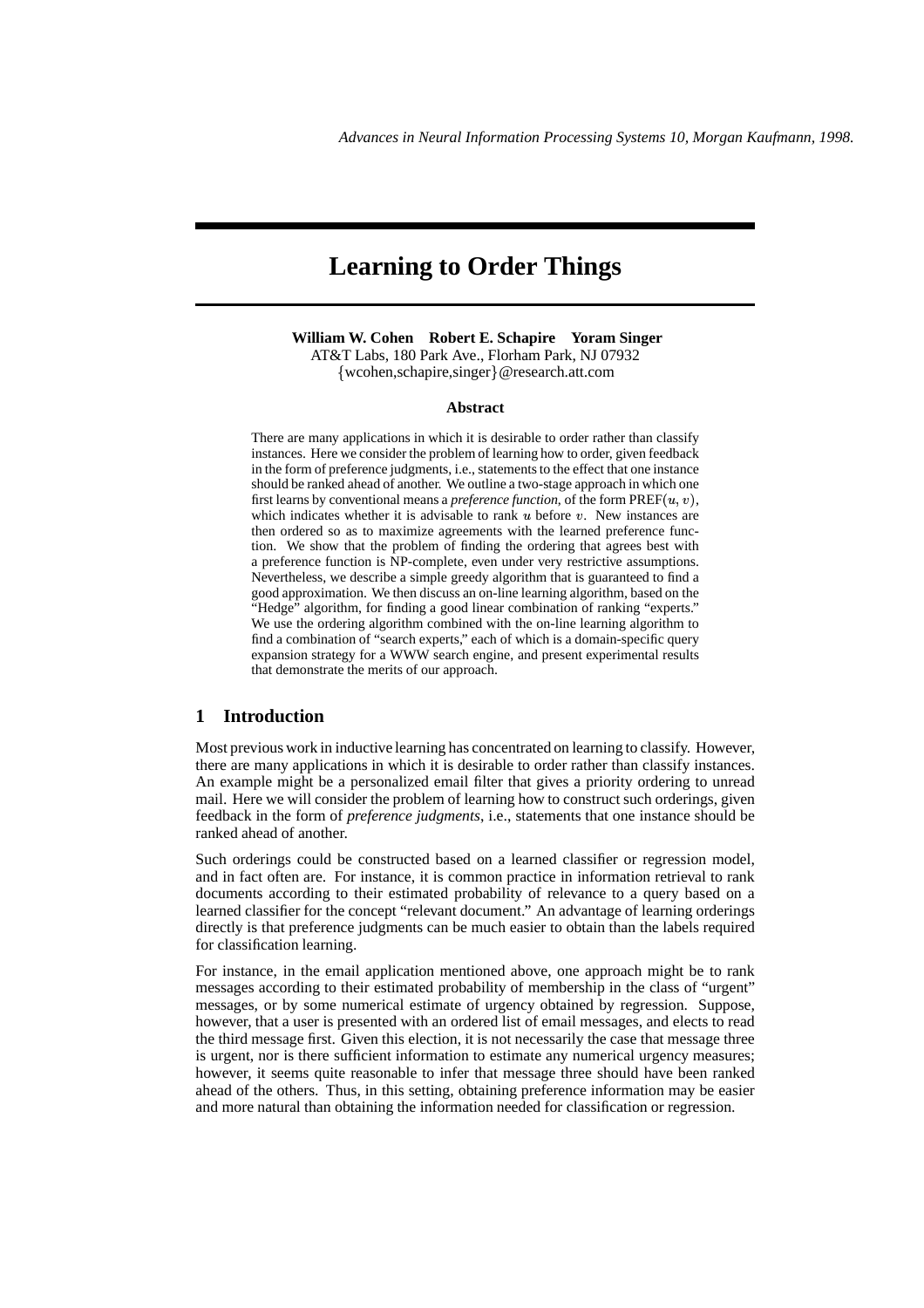In the remainder of this paper, we will investigate the following two-stage approach to learning how to order. In stage one, we learn a *preference function*, a two-argument function  $PREF(u, v)$  which returns a numerical measure of how certain it is that u should be ranked before  $v$ . In stage two, we use the learned preference function to order a set of new instances U; to accomplish this, we evaluate the learned function  $PREF(u, v)$  on all pairs of instances  $u, v \in U$ , and choose an ordering of U that agrees, as much as possible, with these pairwise preference judgments. This general approach is novel; for related work in various fields see, for instance, references [2, 3, 1, 7, 10].

As we will see, given an appropriate feature set, learning a preference function can be reduced to a fairly conventional classification learning problem. On the other hand, finding a total order that agrees best with a preference function is NP-complete. Nevertheless, we show that there is an efficient greedy algorithm that always finds a good approximation to the best ordering. After presenting these results on the complexity of ordering instances using a preference function, we then describe a specific algorithm for learning a preference function. The algorithm is an on-line weight allocation algorithm, much like the weighted majority algorithm [9] and Winnow [8], and, more directly, Freund and Schapire's [4] "Hedge" algorithm. We then present some experimental results in which this algorithm is used to combine the results of several "search experts," each of which is a domain-specific query expansion strategy for a WWW search engine.

## **2 Preliminaries**

Let  $X$  be a set of instances (possibly infinite). A *preference function* PREF is a binary function PREF :  $X \times X \rightarrow [0,1]$ . A value of PREF $(u, v)$  which is close to 1 or 0 is interpreted as a strong recommendation that  $u$  should be ranked before  $v$ . A value close to  $1/2$  is interpreted as an abstention from making a recommendation. As noted above, the hypothesis of our learning system will be a preference function, and new instances will be ranked so as to agree as much as possible with the preferences predicted by this hypothesis.

In standard classification learning, a hypothesis is constructed by combining primitive features. Similarly, in this paper, a preference function will be a combination of other preference functions. In particular, we will typically assume the availability of a set of  $N$ primitive preference functions  $R_1, \ldots, R_N$ . These can then be combined in the usual ways, e.g., with a boolean or linear combination of their values; we will be especially interested in the latter combination method.

It is convenient to assume that the  $R_i$ 's are well-formed in certain ways. To this end, we introduce a special kind of preference function called a *rank ordering*. Let S be a totally ordered set<sup>1</sup> with '>' as the comparison operator. An *ordering function into*  $S$  is a function  $f: X \to S$ . The function f induces the preference function  $R_f$ , defined as

$$
R_f(u, v) \stackrel{\text{def}}{=} \begin{cases} 1 & \text{if } f(u) > f(v) \\ 0 & \text{if } f(u) < f(v) \\ \frac{1}{2} & \text{otherwise.} \end{cases}
$$

We call  $R_f$  a *rank ordering for* X *into* S. If  $R_f(u, v) = 1$ , then we say that u is preferred to  $v$ , or  $u$  is ranked higher than  $v$ .

It is sometimes convenient to allow an ordering function to "abstain" and not give a preference for a pair u, v. Let  $\phi$  be a special symbol not in S, and let f be a function into  $S \cup \{\phi\}$ . We will interpret the mapping  $f(u) = \phi$  to mean that u is "unranked," and let  $R_f(u, v) = \frac{1}{2}$  if either u or v is unranked.

To give concrete examples of rank ordering, imagine learning to order documents based on the words that they contain. To model this, let  $X$  be the set of all documents in a repository,

<sup>&</sup>lt;sup>1</sup>That is, for all pairs of distinct elements  $s_1, s_2 \in S$ , either  $s_1 < s_2$  or  $s_1 > s_2$ .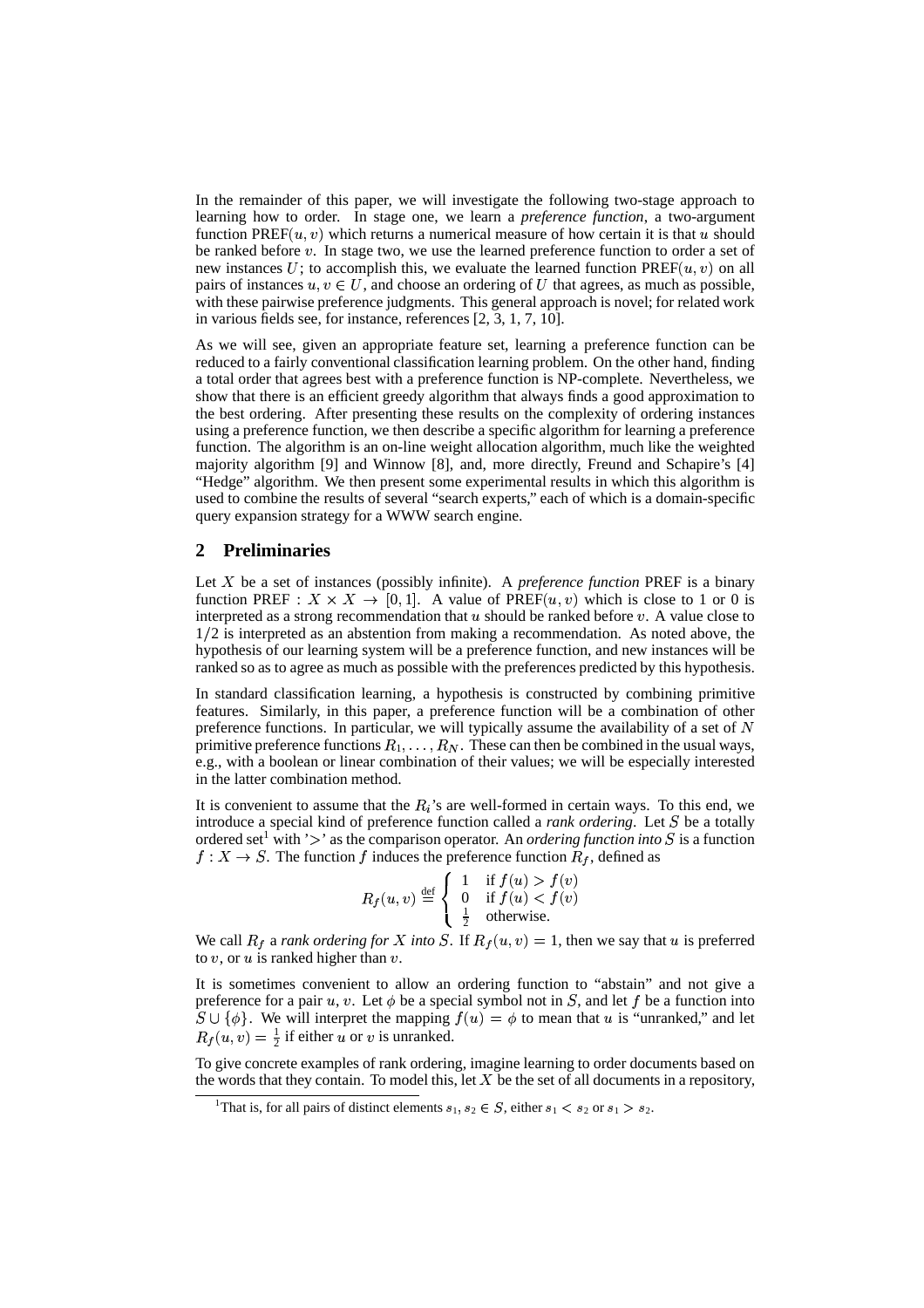and for N words  $w_1, \ldots, w_N$ , let  $f_i(u)$  be the number of occurrences of  $w_i$  in  $u$ . Then  $R_{f_i}$  will prefer u to v whenever  $w_i$  occurs more often in u than v. As a second example, consider a meta-search application in which the goal is to combine the rankings of several WWW search engines. For N search engines  $e_1, \ldots, e_N$ , one might define  $f_i$  so that  $R_{f_i}$ prefers u to v whenever u is ranked ahead of v in the list  $L_i$  produced by the corresponding search engine. To do this, one could let  $f_i(u) = -k$  for the document u appearing in the k-th position in the list  $L_i$ , and let  $f_i(u) = \phi$  for any document not appearing in  $L_i$ .

## **3 Ordering instances with a preference function**

We now consider the complexity of finding the total order that agrees best with a learned preference function. To analyze this, we mustfirst quantify the notion of agreement between a preference function PREF and an ordering. One natural notion is the following: Let  $X$ be a set, PREF be a preference function, and let  $\rho$  be a total ordering of X, expressed again as an ordering function (i.e.,  $\rho(u) > \rho(v)$  iff u precedes v in the order). We define  $AGREE(p, PREF)$  to be the sum of  $PREF(u, v)$  over all pairs u, v such that u is ranked ahead of  $v$  by  $\rho$ :

$$
\text{AGREE}(\rho, \text{PREF}) = \sum_{u, v: \rho(u) > \rho(v)} \text{PREF}(u, v). \tag{1}
$$

Ideally, one would like to find a  $\rho$  that maximizes AGREE( $\rho$ , PREF). This general optimization problem is of little interest since in practice, there are many constraints imposed by learning: for instance PREF must be in some restricted class of functions, and will generally be a combination of relatively well-behaved preference functions  $R_i$ . A more interesting question is whether the problem remains hard under such constraints.

The theorem below gives such a result, showing that the problem is NP-complete even if PREF is restricted to be a linear combination of rank orderings. This holds even if all the rank orderings map into a set  $S$  with only three elements, one of which may or may not be  $\phi$ . (Clearly, if S consists of more than three elements then the problem is still hard.)

#### **Theorem 1** The following decision problem is NP-complete:

**Input:** A rational number  $\kappa$ ; *a set*  $X$ ; *a set*  $S$  *with*  $|S| \geq 3$ ; *a collection of N* ordering functions  $f_i : X \rightarrow S$ ; and a preference function PREF defined as  $PREF(u, v) = \sum_{i=1}^{N} w_i R_{f_i}(u, v)$  where  $\mathbf{w} = (w_1, \ldots, w_N)$  is a weight vector in  $[0, 1]^N$  $with \sum_{i=1}^{N} w_i = 1.$ 

**Question:** *Does there exist a total order*  $\rho$  *such that*  $\text{AGREE}(\rho, \text{PREF}) \geq \kappa$ ?

The proof (omitted) is by reduction from CYCLIC-ORDERING [5, 6].

Although this problem is hard when  $|S| \geq 3$ , it becomes tractable for linear combinations of rank orderings into a set S of size two. In brief, suppose one is given X, S and PREF as in Theorem 1, save that  $S$  is a two-element set, which we assume without loss of generality to be  $S = \{0, 1\}$ . Now define  $\rho(u) = \sum_i w_i f_i(u)$ . It can be shown that the total order defined by  $\rho$  maximizes AGREE( $\rho$ , PREF). (In case of a tie,  $\rho(u) = \rho(v)$  for distinct u and  $v$ ,  $\rho$  defines only a partial order. The claim still holds in this case for any total order which is consistent with this partial order.) Of course, when  $|S| = 2$ , the rank orderings are really only binary classifiers. The fact that this special case is tractable underscores the fact that manipulating orderings can be computationally more difficult than performing the corresponding operations on binary classifiers.

Theorem 1 implies that we are unlikely to find an efficient algorithm that finds the optimal total order for a weighted combination of rank orderings. Fortunately,there do exist efficient algorithms for finding an *approximately* optimal total order. Figure 1 summarizes a greedy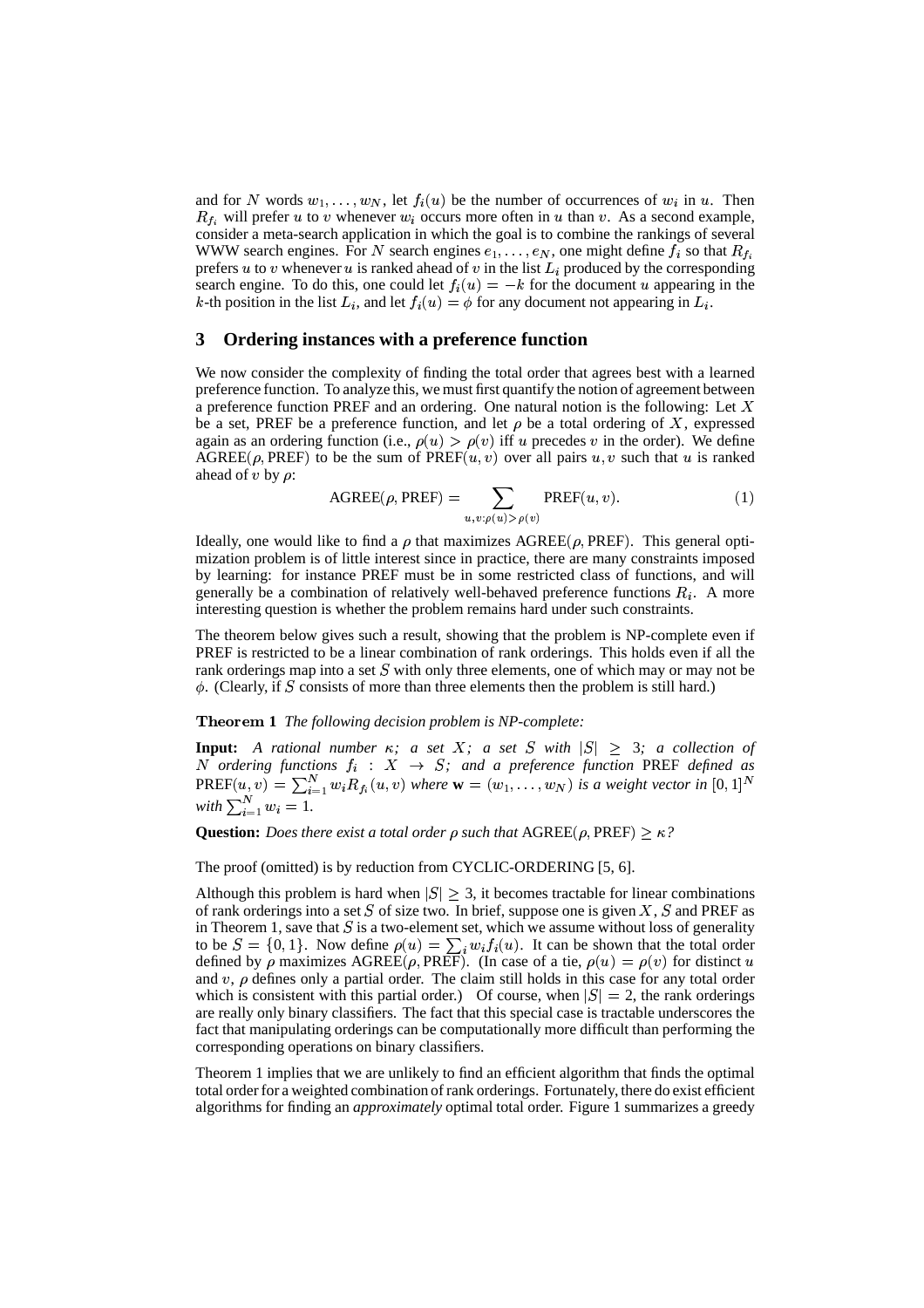#### **Algorithm Order-By-Preferences**

**Inputs:** an instance set  $X$ ; a preference function PREF **Output:** an approximately optimal ordering function  $\hat{\rho}$ **let**  $V = X$ **for** each  $v \in V$  **do**  $\pi(v) = \sum_{u \in V} \text{PREF}(v, u) - \sum_{u \in V} \text{PREF}(u, v)$ **while**  $V$  is non-empty **do let**  $t = \argmax_{u \in V} \pi(u)$ **let**  $\hat{\rho}(t) = |V|$  $V=V-\{t\}$ **for** each  $v \in V$  **do**  $\pi(v) = \pi(v) + \text{PREF}(t, v) - \text{PREF}(v, t)$ **endwhile**

Figure 1: A greedy ordering algorithm

algorithm that produces a good approximation to the best total order, as we will shortly demonstrate. The algorithm is easiest to describe by thinking of PREF as a directed weighted graph where, initially, the set of vertices  $V$  is equal to the set of instances  $X$ , and each edge  $u \to v$  has weight PREF( $u, v$ ). We assign to each vertex  $v \in V$  a *potential* value  $\pi(v)$ , which is the weighted sum of the outgoing edges *minus* the weighted sum of the ingoing edges. That is,  $\pi(v) = \sum_{u \in V} PREF(v, u) - \sum_{u \in V} PREF(u, v)$ . The greedy algorithm then picks some node  $t$  that has maximum potential, and assigns it a rank by setting  $\hat{\rho}(t) = |V|$ , effectively ordering it ahead of all the remaining nodes. This node, together with all incident edges, is then deleted from the graph, and the potential values  $\pi$  of the remaining vertices are updated appropriately. This process is repeated until the graph is empty; notice that nodes removed in subsequent iterations will have progressively smaller and smaller ranks.

The next theorem shows that this greedy algorithm comes within a factor of two of optimal. Furthermore, it is relatively simple to show that the approximation factor of 2 is tight.

**Theorem 2** Let OPT (PREF) be the weighted agreement achieved by an optimal total *orderforthe preference function*PREF*and let* APPROX PREF *be the weighted agreement achieved by the greedy algorithm. Then*  $APPROX(PREF) \geq \frac{1}{2}OPT(PREF)$ .

## **4 Learning a good weight vector**

In this section, we look at the problem of learning a good linear combination of a set of preference functions. Specifically, we assume access to a set of *ranking experts* which provide us with preference functions  $R_i$  of a set of instances. The problem, then, is to learn a preference function of the form  $PREF(u, v) = \sum_{i=1}^{N} w_i R_i(u, v)$ . We adopt the on-line learning framework first studied by Littlestone [8] in which the weight  $w_i$  assigned to each ranking expert  $R_i$  is updated incrementally.

Learning is assumed to take place in a sequence of rounds. On the  $t$ -th round, the learning algorithm is provided with a set  $X<sup>t</sup>$  of instances to be ranked and to a set of N preference functions  $R_i^t$  of these instances. The learner may compute  $R_i^t(u, v)$  for any and all preference functions  $R_i^t$  and pairs  $u, v \in X^t$  before producing a final ordering  $\rho_t$  of  $X^t$ . Finally, the learner receives feedback from the environment. We assume that the feedback is an arbitrary set of assertions of the form " $u$  should be preferred to  $v$ ." That is, formally we regard the feedback on the t-th round as a set  $F<sup>t</sup>$  of pairs  $(u, v)$  indicating such preferences.

The algorithm we propose forthis problem is based on the "weightedmajority algorithm" [9] and, more directly, on the "Hedge" algorithm[4]. We define the *loss* of a preference function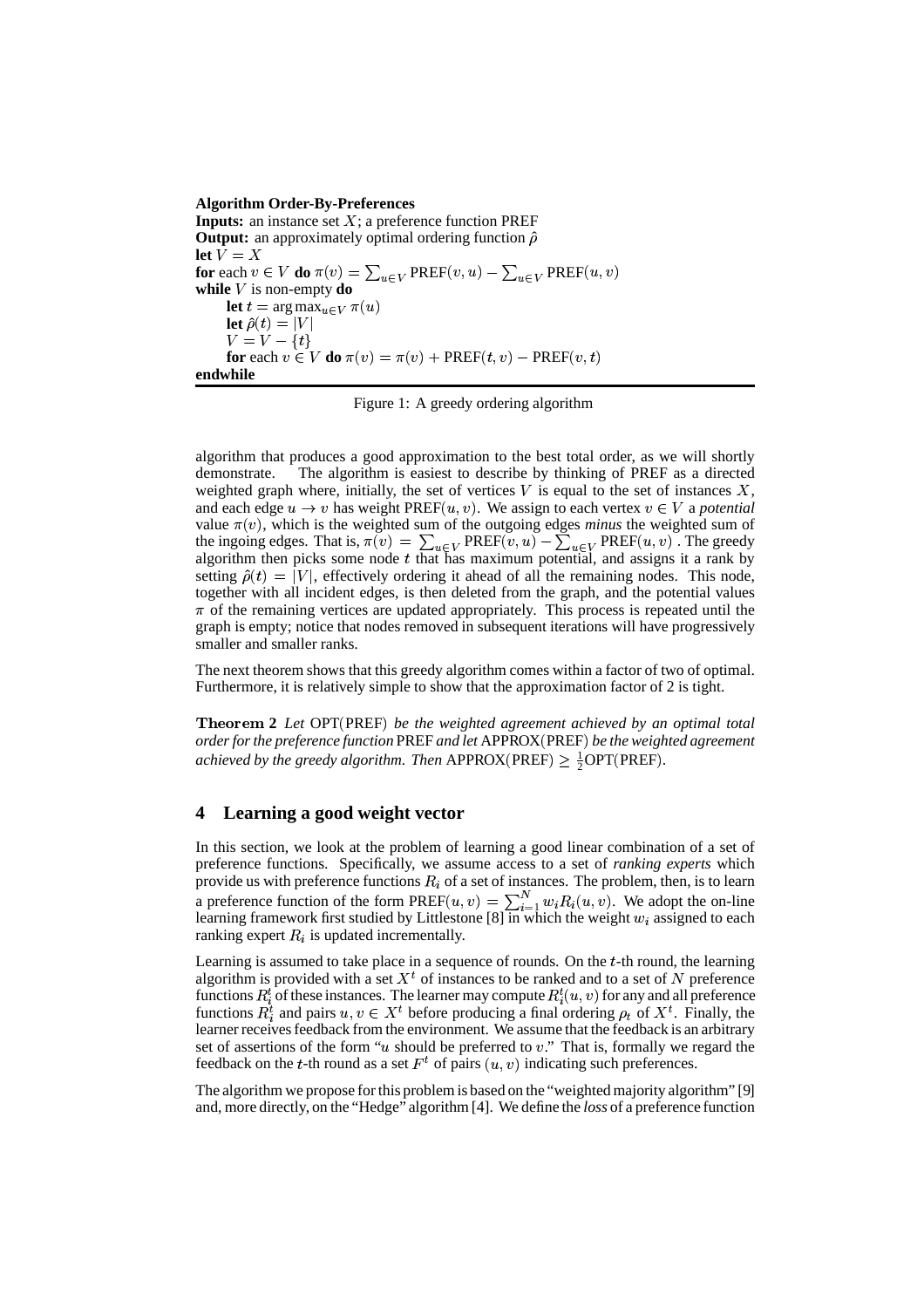## **Allocate Weights for Ranking Experts**

**Parameters:**  $\beta \in [0, 1]$ , initial weight vector  $\mathbf{w}^1 \in [0, 1]^N$  with  $\sum_{i=1}^N w_i^1 = 1$  $N$  ranking experts, number of rounds  $T$ 

**Do** for  $t = 1, 2, \ldots, T$ 

- 1. Receive a set of elements  $X^t$  and preference functions  $R_1^t, \ldots, R_N^t$ .
- 2. Use algorithm Order-By-Preferences to compute ordering function  $\hat{\rho}_t$  which approximates  $\text{PREF}_{t}(u, v) = \sum_{i=1}^{N} w_{i} R_{i}^{t}(u, v)$ .
- 3. Order  $X^t$  using  $\hat{\rho}_t$ .
- 4. Receive feedback  $F<sup>t</sup>$  from the user.
- 5. Evaluate losses  $Loss(R_i^t, F^t)$  as defined in Eq. (2).
- 6. Set the new weight vector  $w_i^{t+1} = w_i^t \cdot \beta^{\text{Loss}(R_i^t, F^t)} / Z_t$  where  $Z_t$  is a normalization constant, chosen so that  $\sum_{i=1}^{N} w_i^{t+1} = 1$ .

Figure 2: The on-line weight allocation algorithm.

 $R$  with respect to the user's feedback  $F$  as

$$
\text{Loss}(R, F) \stackrel{\text{def}}{=} \frac{\sum_{(u,v)\in F} (1 - R(u, v))}{|F|}.
$$
 (2)

This loss has a natural probabilistic interpretation. If  $\overline{R}$  is viewed as a randomized prediction algorithm that predicts that u will precede v with probability  $R(u, v)$ , then  $\text{Loss}(R, F)$  is the probability of R disagreeing with the feedback on a pair  $(u, v)$  chosen uniformly at random from  $F$ .

We now can use the Hedge algorithm almost verbatim, as shown in Figure 2. The algorithm maintains a positive weight vector whose value at time t is denoted by  $\mathbf{w}^t = (w_1^t, \dots, w_N^t)$ . If there is no prior knowledge about the ranking experts, we set all initial weights to be equal so that  $w_i^1 = 1/N$ . The weight vector  $\mathbf{w}^t$  is used to combine the preference functions of the different experts to obtain the preference function  $\text{PREF}_{t} = \sum_{i=1}^{N} w_{i}^{t} R_{i}^{t}$ . This, in turn, is converted into an ordering  $\hat{\rho}_t$  on the current set of elements  $X^t$  using the method described in Section 3. After receiving feedback  $F<sup>t</sup>$ , the loss for each preference function  $Loss(R_i^t, F^t)$  is evaluated as in Eq. (2) and the weight vector  $\mathbf{w}^t$  is updated using the multiplicative rule  $w_i^{t+1} = w_i^t \cdot \beta^{Loss(R_i^t, F^t)} / Z_t$  where  $\beta \in [0, 1]$  is a parameter, and  $Z_t$  is a normalization constant, chosen so that the weights sum to one after the update. Thus, based on the feedback, the weights of the ranking experts are adjusted so that experts producing preference functions with relatively large agreement with the feedback are promoted.

We will briefly sketch the theoretical rationale behind this algorithm. Freund and Schapire [4] prove general results about Hedge which can be applied directly to this loss function. Their results imply almost immediately a bound on the cumulative loss of the preference function PREF<sub>t</sub> in terms of the loss of the best ranking expert, specifically

$$
\sum_{t=1}^{T} \text{Loss}(\text{PREF}_{t}, F^{t}) \le a_{\beta} \min_{i} \sum_{t=1}^{T} \text{Loss}(R_{i}^{t}, F^{t}) + c_{\beta} \ln N
$$

where  $a_{\beta} = \ln(1/\beta)/(1-\beta)$  and  $c_{\beta} = 1/(1-\beta)$ . Thus, if one of the ranking experts has low loss, then so will the combined preference function  $\text{PREF}_{t}$ .

However, we are not interested in the loss of  $\text{PREF}_{t}$  (since it is not an ordering), but rather in the performance of the actual ordering  $\hat{\rho}_t$  computed by the learning algorithm. Fortunately,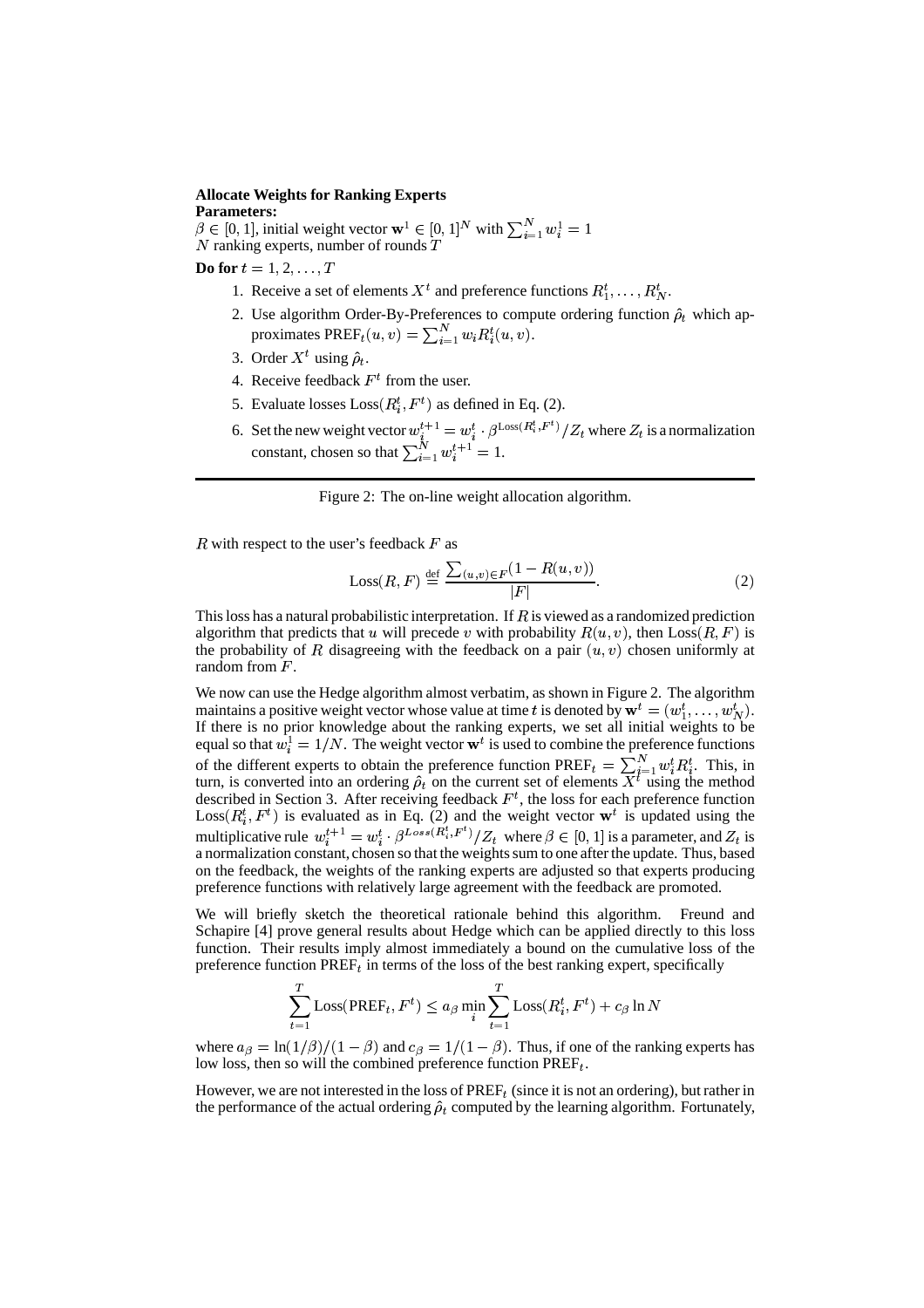the losses of these can be related using a kind of triangle inequality. It can be shown that, for any PREF,  $F$  and  $\rho$ :

$$
Loss(R_{\rho}, F) \leq \frac{DISAGREE(\rho, PREF)}{|F|} + Loss(PREF, F)
$$
 (3)

where, similar to Eq. (1), DISAGREE( $\rho$ , PREF) =  $\sum_{u,v:\rho(u) > \rho(v)} (1 - \text{PREF}(u,v))$ . Not surprisingly, maximizing AGREE is equivalent to minimizing DISAGREE.

So, in sum, we use the greedy algorithm of Section 3 to minimize (approximately) the first term on the right hand side of Eq. (3), and we use the learning algorithm Hedge to minimize the second term.

## **5 Experimental results for metasearch**

We now present some experiments in learning to combine the results of several WWW searches. We note that this problem exhibits many facets that require a general approach such as ours. For instance, approaches that learn to combine similarity scores are not applicable since the similarity scores of WWW search engines are often unavailable.

We chose to simulate the problem of learning a domain-specific search engine. As test cases we picked two fairly narrow classes of queries—retrieving the home pages of machine learning researchers (ML), and retrieving the home pages of universities (UNIV). We obtained a listing of machine learning researchers, identified by name and affiliated institution, together with their home pages, and a similar list for universities, identified by name and (sometimes) geographical location. Each entry on a list was viewed as a query, with the associated URL the sole relevant document.

We then constructed a series of special-purpose "search experts" for each domain. These were implemented as query expansion methods which converted a name, affiliation pair (or a name, location pair) to a likely-seeming Altavista query. For example, one expert for the ML domain was to search for all the words in the person's name plus the words "machine" and "learning," and to further enforce a strict requirement that the person's last name appear. Overall we defined 16 search experts for the ML domain and 22 for the UNIV domain. Each search expert returned the top 30 ranked documents. In the ML domain there were 210 searches for which at least one search expert returned the named home page; for the UNIV domain, there were 290 such searches.

For each query t, we first constructed the set  $X<sup>t</sup>$  consisting of all documents returned by all of the expanded queries defined by the search experts. Next, each search expert  $i$  computed a preference function  $R_i^t$ . We chose these to be rank orderings defined with respect to an ordering function  $f_i^t$  in the natural way: We assigned a rank of  $f_i^t = 30$  to the first listed document,  $f_i = 29$  to the second-listed document, and so on, finally assigning a rank of  $f_i = 0$  to every document not retrieved by the expanded query associated with expert i.

To encode feedback, we considered two schemes. In the first we simulated complete relevance feedback—that is, for each query, we constructed feedback in which the sole relevant document was preferred to all other documents. In the second, we simulated the sort of feedback that could be collected from "click data," i.e., from observing a user's interactions with a metasearch system. For each query, after presenting a ranked list of documents, we noted the rank of the one relevant document. We then constructed a feedback ranking in which the relevant documentis preferred to all preceding documents. This would correspond to observing which link the user actually followed, and making the assumption that this link was preferred to previous links.

To evaluate the expected performance of a fully-trained system on novel queries in this domain, we employed leave-one-out testing. For each query  $q$ , we removed  $q$  from the